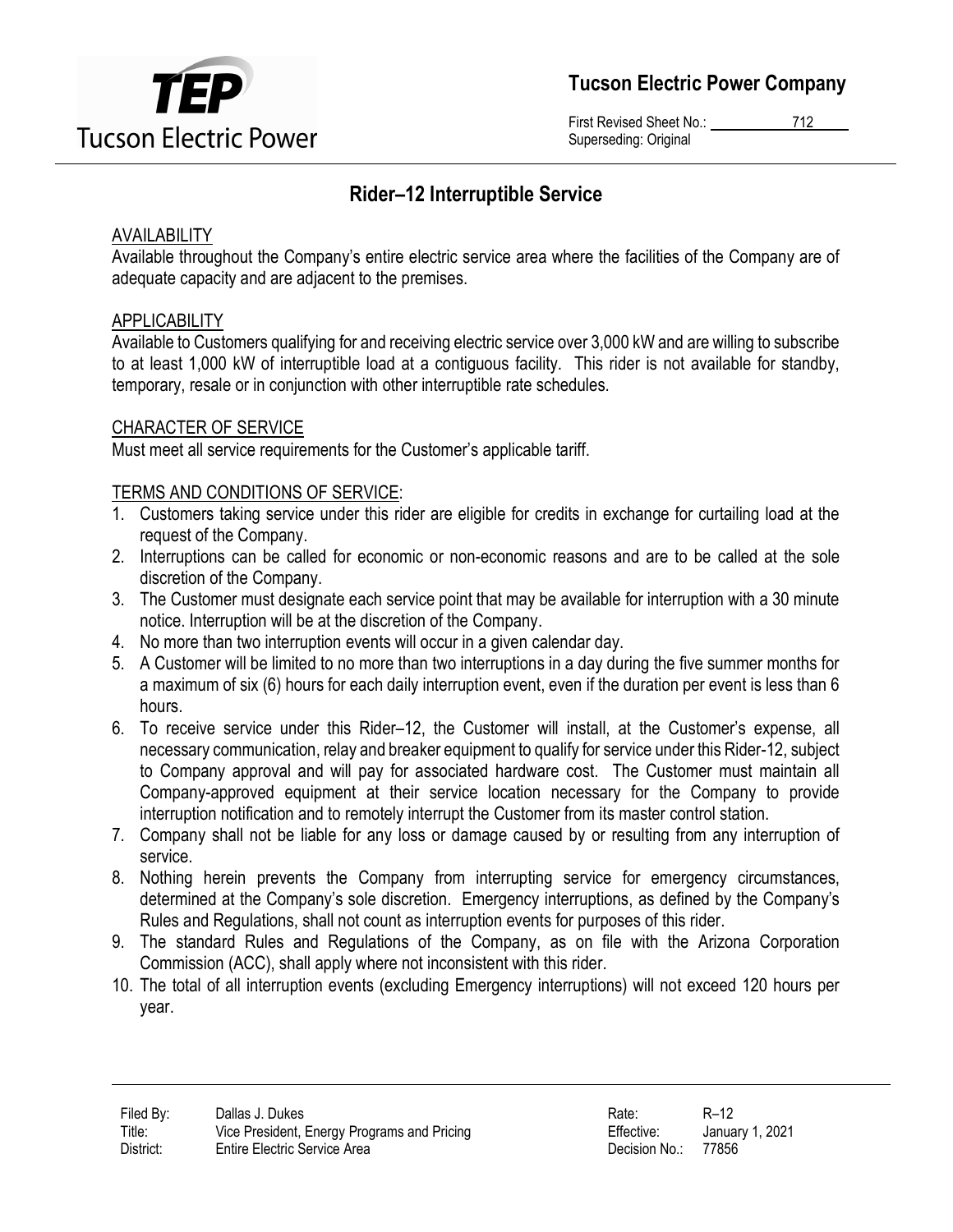



First Revised Sheet No.: 712 - 1 Superseding: Original

# BID COMMITMENT PERIOD

The Company will post Market Value Capacity Price (MVCP) (defined below) and available Interruptible Credits (per kW) based on market value capacity for day-ahead dispatch notice for the coming months of May through September by March 15 in the same calendar year.

# NOMINATION OF INTERRUPTIBLE LOAD BY CUSTOMER

Nomination will occur before April 15 of the calendar year of each interruption season. Participating Customers shall designate by service point the portion of their load that is Interruptible Load (in kW). A minimum of a thirty minute notice requirement, and a maximum interruption of six hours per event applies to all load nominated at a single service point. Customers with multiple service points may designate different maximum load (kW) for different contiguous service points. If the Customer intends to interrupt a specific activity or function at its operation, the Customer should state this activity or function at the time Interruptible Load is nominated. The minimum nomination of interruptible load summed over a participating Customer's contiguous service points shall be at least 1,000 kW.

### INTERRUPTIBLE CREDIT

Customers who elect service under this Rider–12 will receive a monthly Interruptible credit for each of the five summer months in which an interruption may occur. The credit will be calculated by taking the Market Value Capacity Price applicable for the interruptible load season (May through September) times the nominated interruptible load of the individual Customer.

### MARKET VALUE CAPACITY PRICE (MVCP)

The Market Value Capacity Price (MVCP) reflects opportunity cost of capacity as revealed through the Company's resource procurement process, adjusted to reflect line losses, and reserves avoided. Resource prices are sensitive and confidential information based on competitive bids; however this information will be made available to the ACC Staff and/or an Independent Monitor(s) for review. The MVCP is a price applicable to the five summer months only.

#### RECOVERY OF PROGRAM COSTS

The cost of the interruptible resource under this Rider–12 (the credits applied to qualifying Customers' bills) shall be treated as "Purchased Power" and shall be recorded in FERC account 555 and appropriately treated through the Purchased Power and Fuel Adjustment Clause (PPFAC) as any other prudent fuel or purchased power cost.

FOR DIRECT ACCESS: ARIZONA INDEPENDENT SCHEDULING ADMINISTRATOR (AZISA) CHARGE

A charge per kWh shall, subject to FERC authorization, be applied for costs associated with the implementation of the AZISA in Arizona.

#### TEP STATEMENT OF CHARGES

For all additional charges and assessments approved by the ACC see the TEP Statement of Charges which is available on TEP's website at www.tep.com.